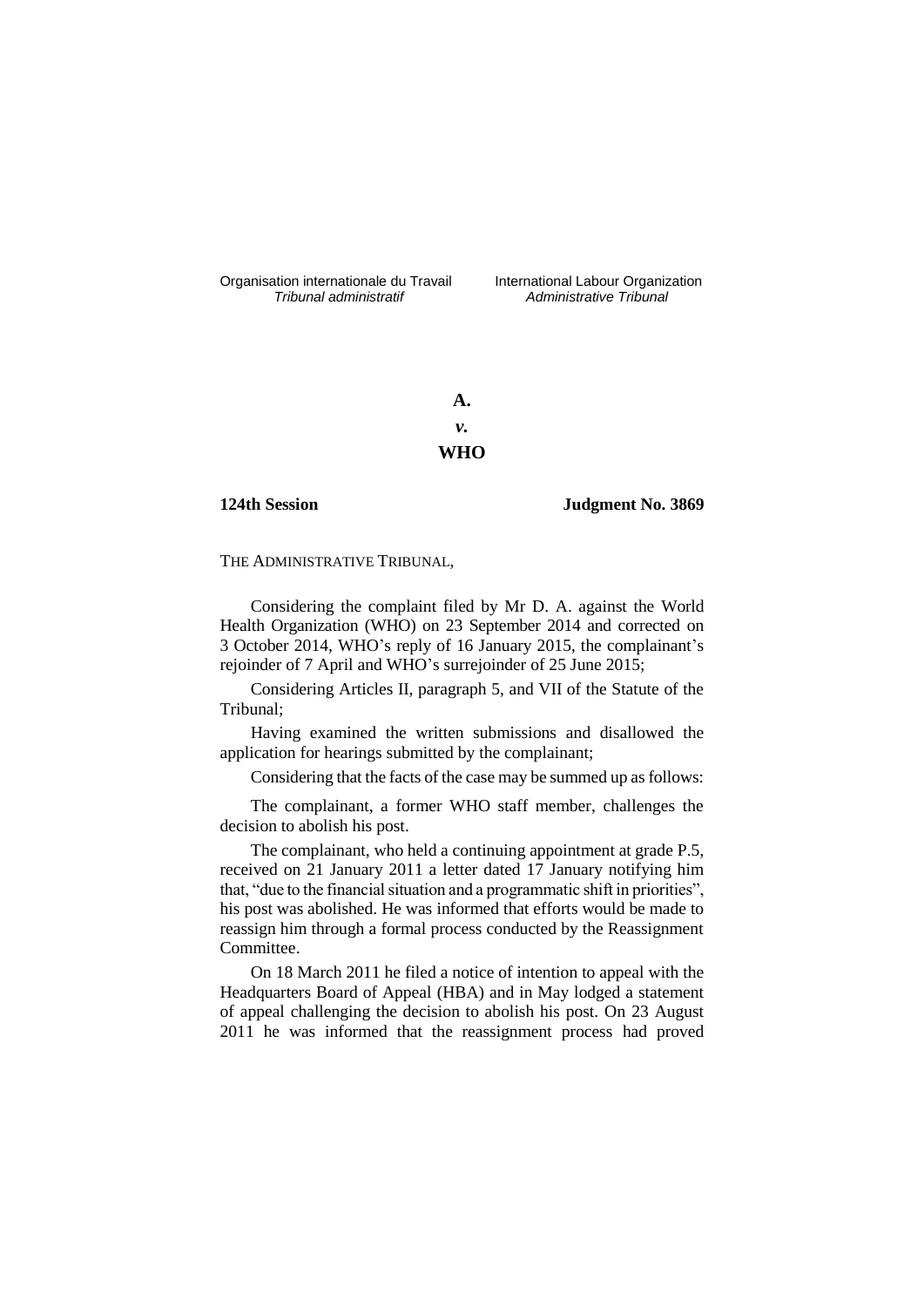unsuccessful and that his appointment was terminated with three months' notice. He separated from service on 30 November 2011.

In its report of 14 April 2014 the HBA noted that the complainant's appeal was against the decision to abolish his post and that he had not contested the decision of 23 August 2011 to terminate his appointment. Hence the HBA did not review the termination decision. The HBA concluded that the decision to abolish the complainant's post complied with applicable procedural requirements and that it was based on objective grounds (namely financial and programmatic reasons). It also found that the complainant's claims that the decision was tainted with prejudice, discrimination and unequal treatment were not supported by the available evidence. It therefore recommended that the appeal be dismissed.

By letter dated 8 May 2014 the complainant was informed that the Director-General endorsed the conclusions and recommendation of the HBA to dismiss his appeal. That is the decision he impugns before the Tribunal.

The complainant asks the Tribunal to order his reinstatement, or, in the alternative, to award him compensation. He considers that an award of 391,356.20 United States dollars representing two years' salary less his earnings during that time would be an appropriate amount.

WHO asks the Tribunal to determine whether the complaint was filed in a timely manner. It also asks it to find the complaint irreceivable to the extent that it concerns the decision to terminate the complainant's appointment and to dismiss the complaint in its entirety as devoid of merit.

## CONSIDERATIONS

1. On 30 November 2011, the complainant separated from service with WHO. He had commenced working for WHO in October 2001 and secured a continuing appointment on 1 July 2007. On 16 February 2009, he was appointed to the post of Health Economist at grade P.5. In January 2011, the complainant was informed that this post was to be abolished and attempts would be made to reassign him. The decision to abolish the position was made on 17 January 2011. These attempts to reassign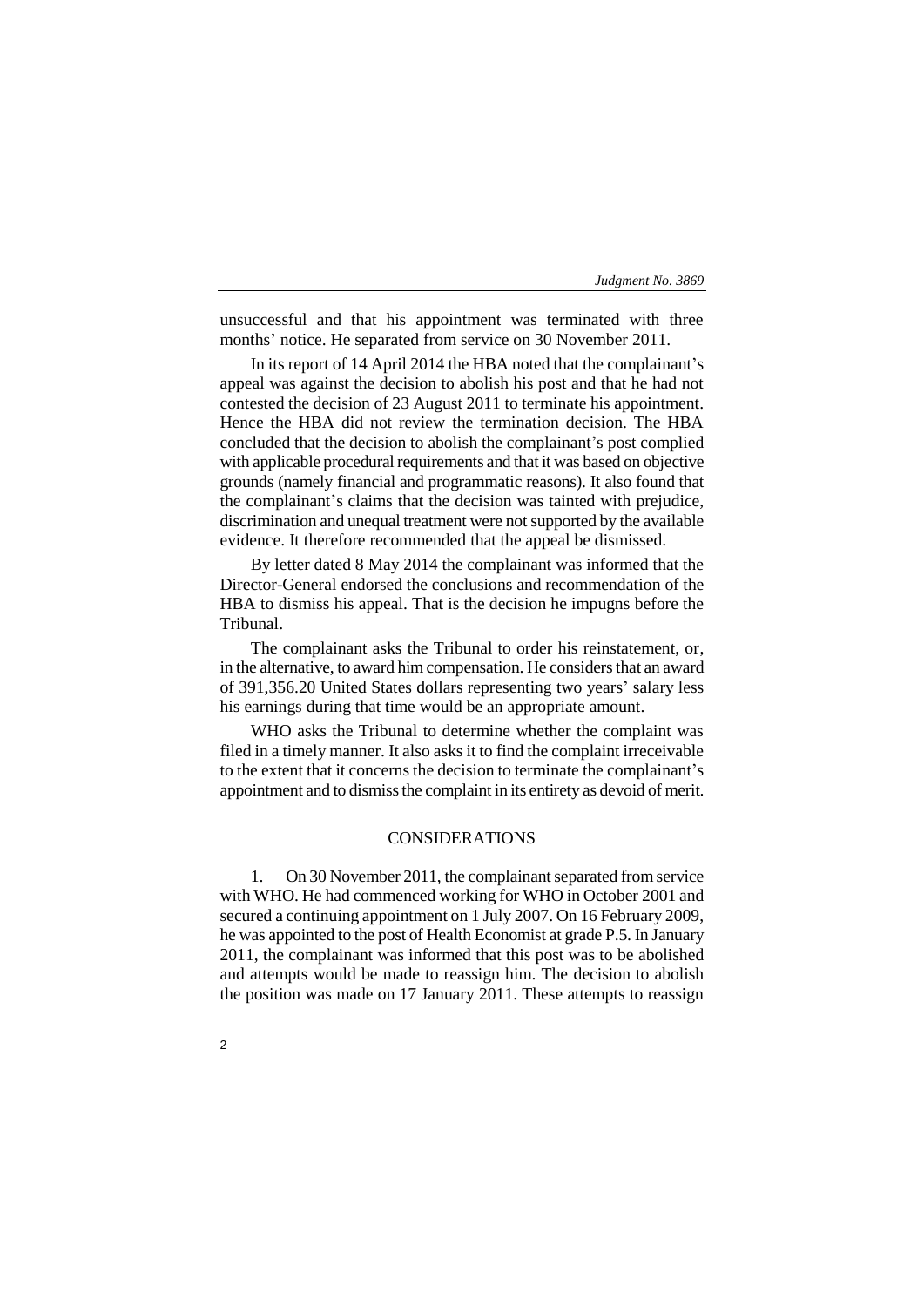the complainant were unsuccessful and, in the result, he was informed, on 23 August 2011, that a decision had been made to terminate his employment, effective 30 November 2011.

2. On 18 March 2011, the complainant submitted a notice of intention to appeal to the HBA and lodged a statement of appeal on 31 May 2011. The HBA met on three occasions in late 2013 and early 2014. It issued its report on 14 April 2014. The report appears to have involved a comprehensive and detailed consideration of the facts and circumstances that had led to the abolition of the complainant's post. The HBA reached four conclusions. The first addressed the receivability of the internal appeal and had two elements. The first element was that the appeal, insofar as it challenged the 17 January 2011 decision to abolish the complainant's post, was receivable. The second element was that the appeal, insofar as it challenged the decision in August 2011 to terminate his employment, was not receivable.

3. The second and third conclusions of the HBA were that the abolition of the complainant's post complied with the applicable procedural legal requirements and had been based on objective grounds, namely financial and programmatic reasons. The fourth was that the complainant's claims that the abolition of his post was the result of prejudice, discrimination and unequal treatment were not supported by the available evidence. In the result, the HBA recommended that the appeal be dismissed in its entirety as well as the request for redress. By letter dated 8 May 2014, the Director-General set out her decision in relation to the appeal. She expressly agreed with the four conclusions of the HBA and its recommendation to dismiss the appeal in its entirety. This is the impugned decision. The Director-General concluded by saying that she hoped the complainant would accept her decision as final but advised him that any appeal to this Tribunal "would have to be filed within ninety (90) days of [his] receipt of this letter".

4. A threshold issue is raised in these proceedings by WHO. It argues that the complainant failed to comply with the time limit prescribed in Article VII, paragraph 2, of the Tribunal's Statute, namely that the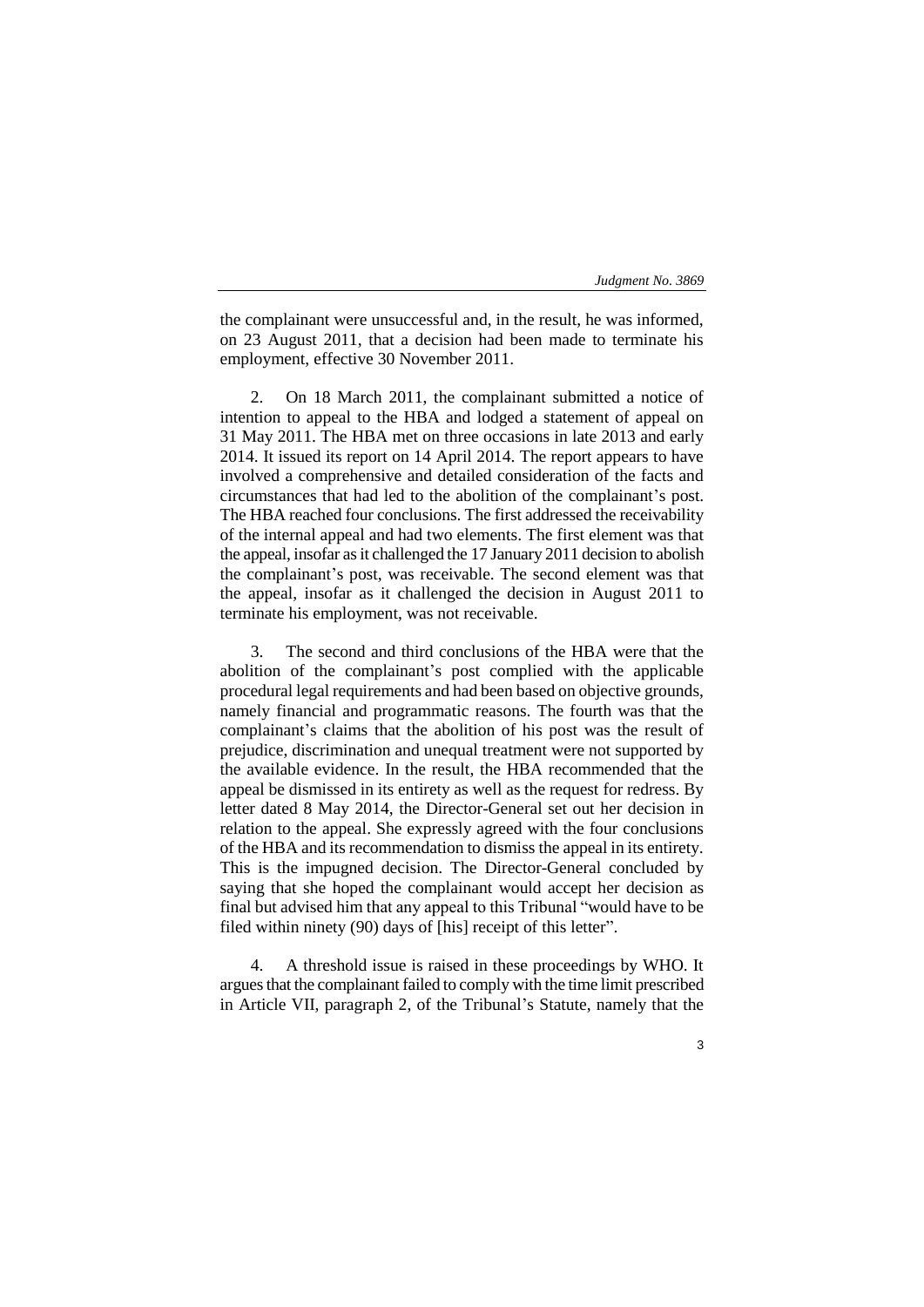complaint must be filed "within ninety days after the complainant was notified of the decision impugned". The complaint was, in fact, filed on 23 September 2014. The combined legal and factual issue is when was the complainant "notified of the decision" for the purposes of Article VII, paragraph 2.

5. This issue was addressed by the complainant in his brief, though not in detail. It is noted in the brief that the letter of 8 May 2014 containing the impugned decision was handed to the complainant on or about 12 July 2014 by his neighbour of 10 years who collected the complainant's mail when he was absent from his home. This is plainly a reference to the hard copy of the letter. The neighbour had collected the hard copy of the letter on or about 4 July 2014 and retained it until the complainant returned on or about 12 July 2014 when the neighbour handed over the mail. If the date of notification was 12 July 2014 then the complaint was filed within the prescribed time limit.

6. In its reply, WHO does not dispute these facts. Rather it argues that the date of notification was on or about 8 May 2014. In support of this argument, WHO relies on an email chain of early May 2014. The first email, dated 6 May 2014, was from an assistant of the Executive Director, Office of the Director-General, to the complainant which was sent to four different email addresses, each seemingly an address of the complainant incorporating variations of his name. The assistant told the complainant in the email that a decision of the Director-General in his appeal would be sent to him shortly and she sought to confirm whether the address she had on file, a Swiss address, was his correct mailing address. By email response on the same day from one of the email addresses to which the initial email had been sent, the complainant indicated that his current address was another address. It was an address in Nigeria.

7. On 8 May 2014 the assistant sent to the complainant at the same email address as the one he used to reply to the email of 6 May a scanned copy of the HBA report and the Director-General's letter of 8 May 2014. Those documents were described by the assistant in the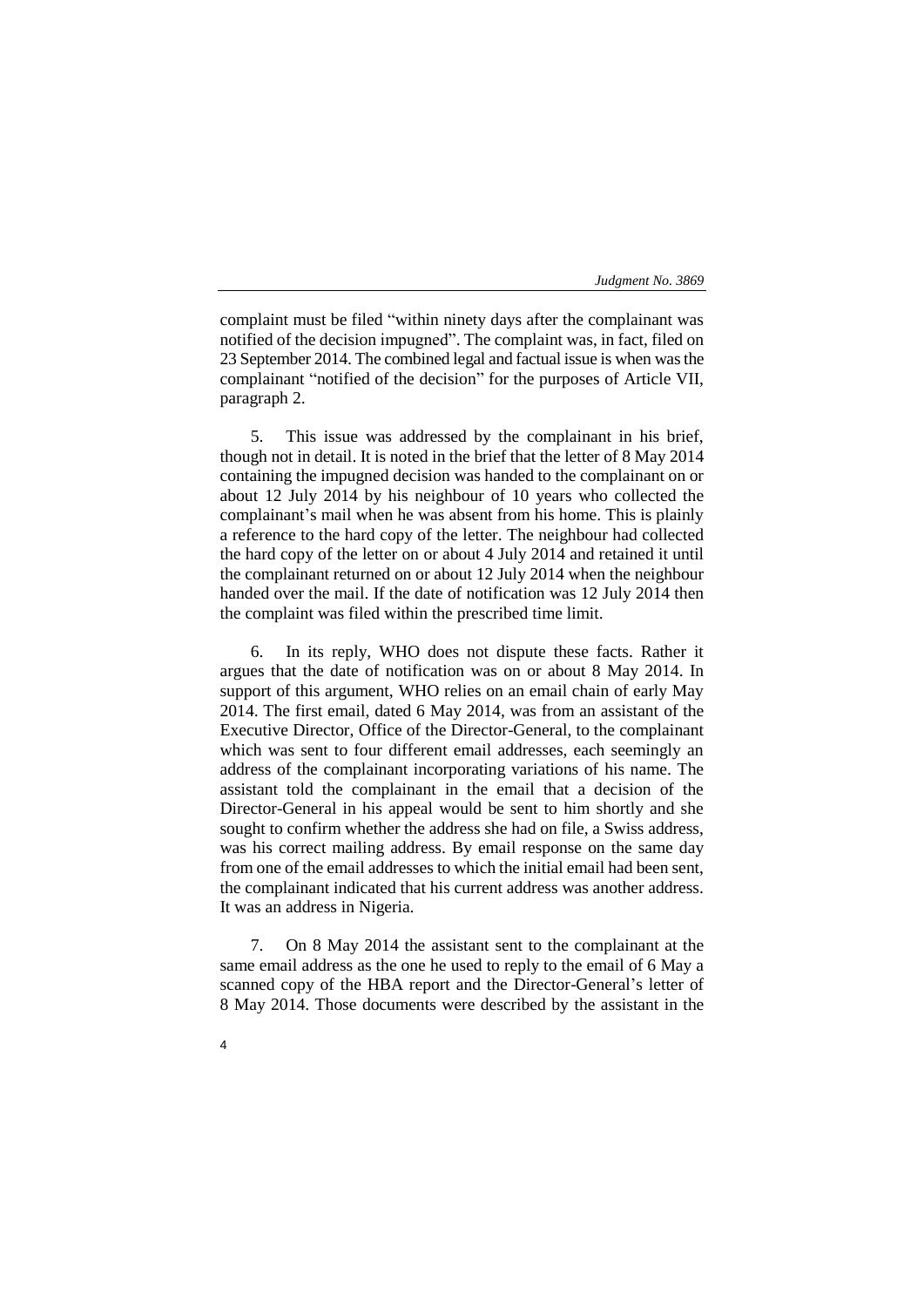email as "an advance copy" of the letter and the report and she noted that the originals had been transmitted by registered mail to the Nigerian address the complainant had furnished two days earlier. After referring to the Tribunal's case law concerning proof of receipt of a document, WHO says "it is reasonable to assume that the complainant received and opened the email of 8 May 2014 on or around the date that it bore".

8. In his rejoinder, the complainant recounts WHO's arguments set out in the preceding consideration to the effect that the "decision should be deemed receivable on or about [8 May 2014] rather than on the date on which the decision letter was received". The complainant then refers to Judgment 595, consideration 6, which is a decision of the Tribunal decided in 1983 and which might be viewed as establishing that the relevant date, for calculating time limits, was the date of receipt of a hard copy of a letter containing the impugned decision. What is important is that the complainant does not contest WHO's contention that he received and opened the email of 8 May 2014 on or about the date it bore. An inference might be drawn that the complainant was comparatively assiduous in opening and reading emails having regard to his prompt response on 6 May 2014 to the request of the same date for his current address and this inference can be drawn, at least in relation to the email of 8 May 2014, having regard to his failure to contest the fact asserted by WHO, namely that he opened that last mentioned email on or about 8 May 2014.

9. Whatever may have been the state of the Tribunal's case law in 1983, it is now settled that a decision may validly be notified by email and the time runs from the date on which the complainant learns of the decision (see, for example, Judgment 2966, consideration 8). It is true that circumstances can arise where the email communication together with a scanned copy of a hardcopy document accompanying the email misleads a complainant about when a time limit has commenced to run. An example of this is found in a recent judgment: Judgment 3704, consideration 8. However, in the present case, the complainant does not say that, as a matter of fact, the combined effect of the language used in the email of 8 May 2014 and the concluding observations of the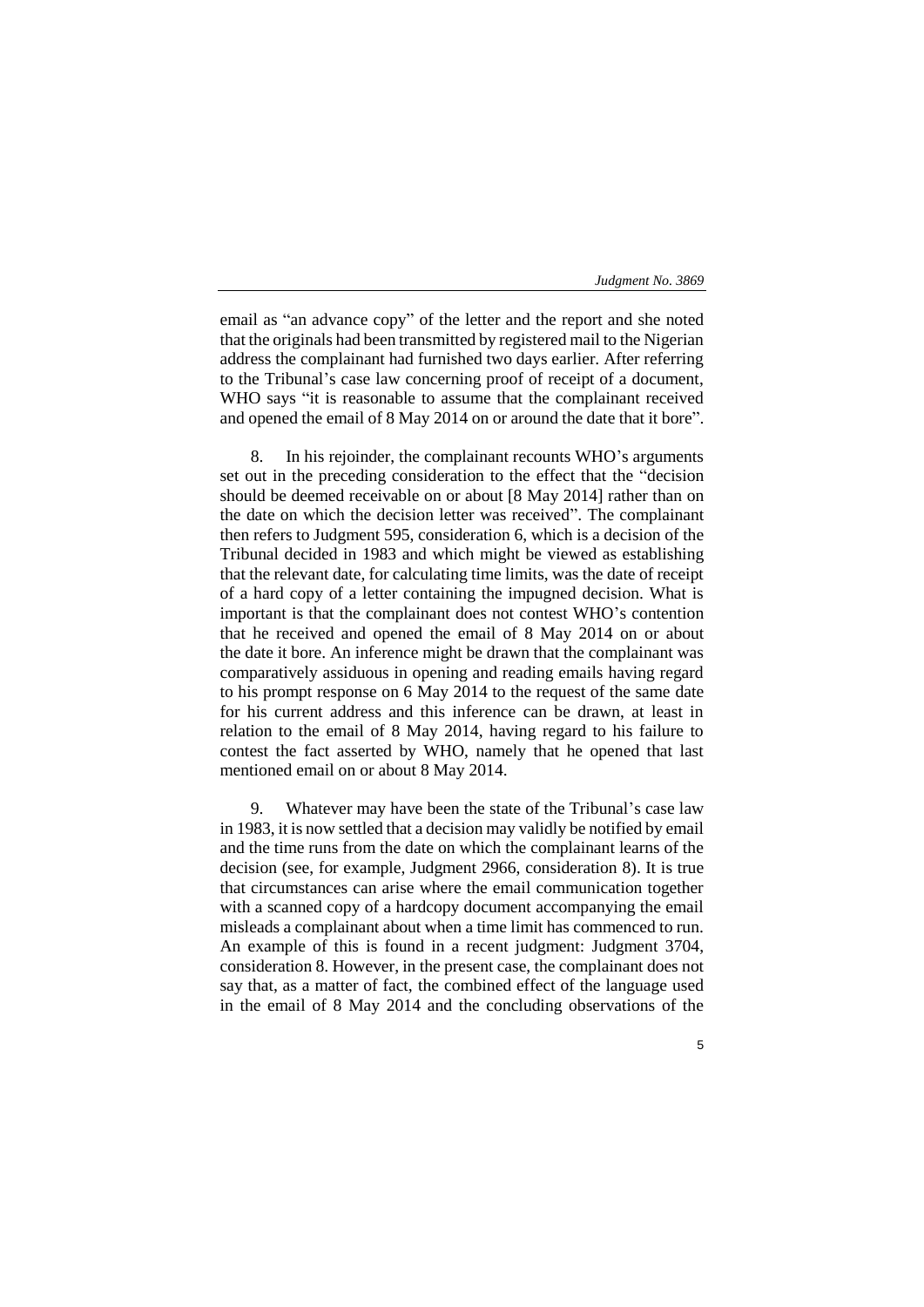Director-General in the letter of the same date, led him to believe that the 90-day time limit in the Tribunal's Statute would begin to run when he received a hard copy of the letter of 8 May 2014. Had such a statement been advanced by the complainant, it would have been necessary for the Tribunal to assess the veracity of the statement having regard to all the circumstances. Judgment 3704, just referred to, contains at consideration 3 an often repeated statement of the general principles of the Tribunal concerning the need to ensure strict compliance with time limits. Fundamentally they are intended to provide a reasonable opportunity to challenge final administrative decisions but also to create legal certainty and stability between organisations and their staff.

10. In the present case, the complaint was not filed within the time limit specified in Article VII, paragraph 2, of the Tribunal's Statute and, accordingly, is not receivable. It thus should be dismissed.

## DECISION

For the above reasons, The complaint is dismissed.

In witness of this judgment, adopted on 4 May 2017, Mr Giuseppe Barbagallo, Vice-President of the Tribunal, Ms Dolores M. Hansen, Judge, and Mr Michael F. Moore, Judge, sign below, as do I, Dražen Petrović, Registrar.